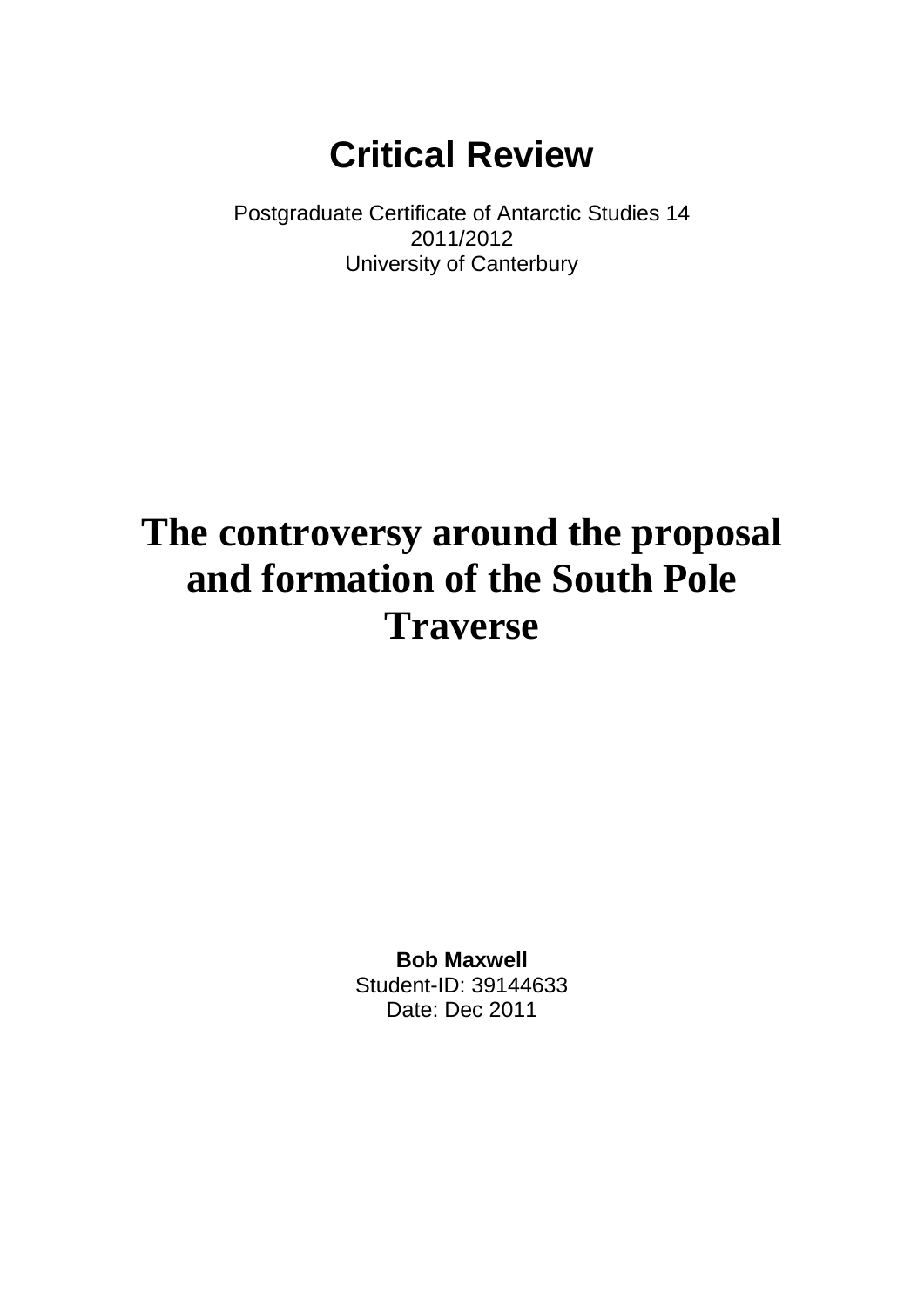#### Table of Contents:

## <span id="page-1-0"></span>**Introduction**

The South Pole Traverse is a 1650 Km overland (ice) route from the US McMurdo station on Ross Island to the Amundsen–Scott South Pole station. The route was formed to enable supplies and fuel to be transported overland by means of tractor trains and specialised sleds, which previously was completed by multiple flights using Hercules LC-130 aircraft [\(Anandakrishnan, 2001\)](#page-7-1).

This paper aims to briefly outline the controversy around the proposal and formation of the South Pole Traverse. First a short overview of the construction and reasons behind the construction of the route will be presented. A search of the literature is next presented, with further analysis of the three key themes identified: environmental impact, wilderness impact and tourism. Discussion of the various themes is undertaken, concluding with suggestions for future research.

The primary reason the South Pole overland traverse was considered necessary was because of the efficiency savings sought, due to the high cost of flying fuel and materials to the South Pole Station. The main savings would be realised with respect to savings of fuel, as it is up to 40% more fuel efficient to transport overland than by air freight [\(National Science Foundation, 2004\)](#page-8-0). Other advantages include the opportunity to conduct more science by freeing up planes that other wise would be used to re-supply the South Pole Station. Environmental impact would be also reduced by lowering the amount of fuel consumed, and larger load sizes are able to be hauled compared to flown.

Construction of the route started in the 2002-2003 summer season, and the route was operational four seasons later in the 2005-2006 summer season [\(The Antarctic Sun,](#page-9-0)  [2006\)](#page-9-0). The first operational traverse was completed during the 2008 – 09 season [\(The](#page-9-1)  [Antarctic Sun, 2009\)](#page-9-1). The route traverses two crevasse fields, the McMurdo shear zone and the lower Leverett glacier. Crevasses in these areas were filled in using explosives and heavy snow moving machinery, allowing the safe passage of the tractor trains. As the areas of crevasse fields are constantly moving every season requires newly opened crevasses to be identified and filled. The remaining route is relatively flat with little attention needed. The entire route is marked by flags at regular intervals to indicate the way [\(The Antarctic Sun, 2009\)](#page-9-1).

The route selected (figure 1) was not the most direct path to the South Pole. Rather it goes along the Ross Ice Shelf almost parallel to the Transantarctic Mountains, then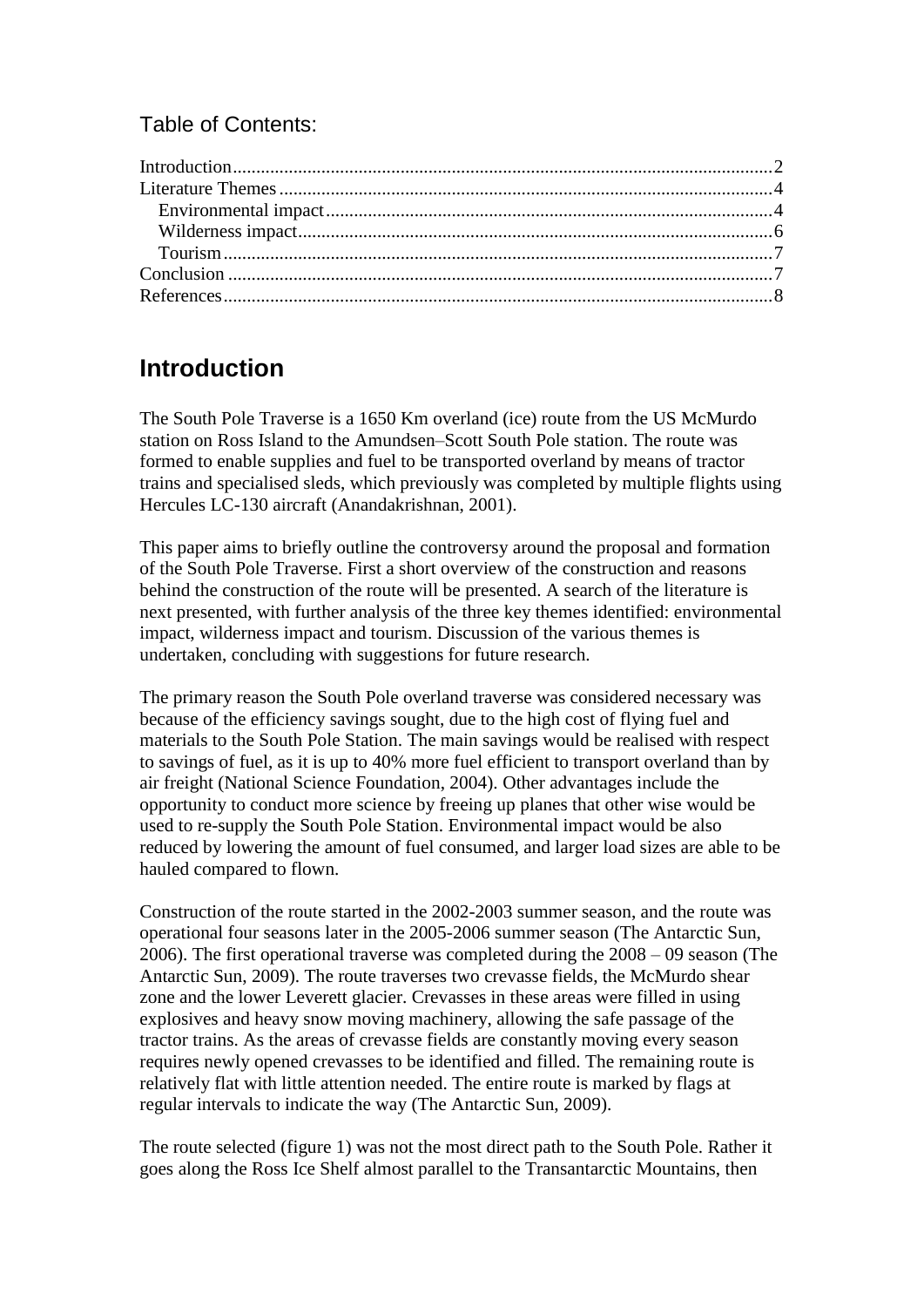rises up the Leverett glacier to an altitude of 2400m gaining the polar plateau, turning south for the last 440Km to the Pole. The Leverett glacier was chosen as it has a low gradient, low katabatic wind component [\(Schwerdtfeger, 1984\)](#page-9-2) and a relatively low number of crevasses compared to more direct routes. Early suggestions that the route would also supply an on ice cable for internet traffic [\(IT World, 2002\)](#page-8-1), was never realised due to the movement of glacial ice flows.

It takes approximately 40 days to deliver a cargo load to the South Pole Station, and each load consists of 110 tonnes of cargo, equivalent of 11 re-supply flights of the LC 130 aircraft previously used [\(National Science Foundation, 2006\)](#page-8-2). The return trip carrying waste and obsolete materials is significantly shorter [\(The Antarctic Sun,](#page-9-1)  [2009\)](#page-9-1). Limitations of load size are also negated by the use of tractor trains; large loads previously were constrained to the 3m by 3m door opening on the LC 130 aircraft. Severe weather conditions on the continent hinder many re-supply flights, were as the tractor trains are able to continue in all but the worst weather [\(Niiler, 2011\)](#page-8-3). The South Pole Traverse does not intend to stop all flights to the South Pole Station, personnel, equipment and supplies are still being transported by aircraft, while large cargo and bulk fuel is going overland [\(Anandakrishnan, 2001\)](#page-7-1).



Figure 1. The South Pole Traverse [\(Wiki, 2011\)](#page-9-3).

There are many names given to the overland route from McMurdo to the South Pole such as South Pole Traverse, South Pole Route, Ice Road, South Pole Highway and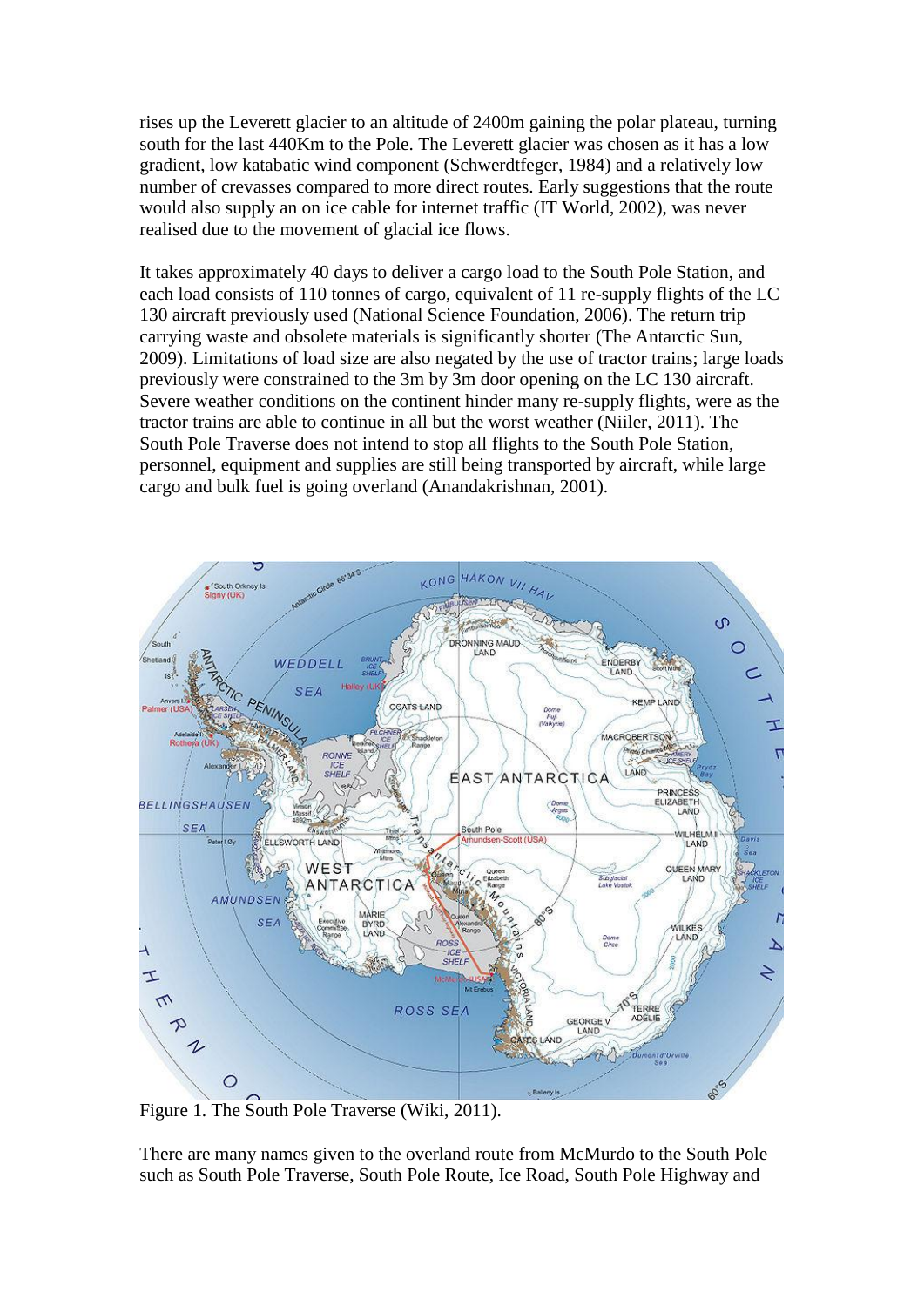Surface Traverse. In this paper different terms will be used with respect to different themes as discussed next.

# <span id="page-3-0"></span>**Literature Themes**

Literature searches were conducted using a variety of search techniques, and key words. Results revealed a clustering of themes and specific terminology related to each theme. Four themes were uncovered during the search process; descriptive information, wilderness impacts, environmental impacts and tourism. The first area, descriptive information on the South Pole traverse was the most prevalent, searchers using online databases such as EBSCO, library databases, polar record, Google Scholar, and so forth revealed mostly articles produced by the US NSF who commissioned the Ice Road. Such database searches were no more effective in finding literature than a direct search on the NSF web site and publications such as the Antarctic Sun (published by the United States Antarctic Program). An important piece of literature about the South Pole Traverse was the CEE produced by the NSF, which proved to be a significant source of information. The predominant terminology used within this realm was 'South Pole Traverse'.

Next, Google proved to be the best source of literature with respect to controversial opinions of the South Pole traverse, using the terms "South Pole highway or ice road". Searches revealed that the "popular press" i.e. news paper articles, web sites and social media are the main vehicles for people voicing their concerns about the formation of the South Pole traverse. Articles such as "Road trip to South Pole raises concern" [\(MSNBC, 2007\)](#page-8-4), "Hillary opposes U.S. South Pole 'highway'" [\(USA Today,](#page-9-4)  [2004\)](#page-9-4) raise concerns with respect to possible environmental and wilderness degradation. Tourism opportunities with respect to the Ice Road were also uncovered using Google and the terms "Ice Road" or "South Pole Highway".

The term 'South Pole Route' revealed mainly historical literature on the early attempts to cross the continent, such as by Shackleton in 1915 and the first successful crossing by Fuchs in 1958. This was somewhat surprising, as the NSF is particular in stating that they have only constructed a flagged "route" and not a road or highway from McMurdo station to the South Pole [\(Anandakrishnan, 2001\)](#page-7-1).

Of the four themes, an out-line of the descriptive material has already been presented, next the three controversial themes of environmental impacts, wilderness impacts, and tourism are outlined.

### <span id="page-3-1"></span>*Environmental impact*

The Antarctic Treaty System (ATS) outlines the importance of protecting Antarctica"s environmental and wilderness values:

"The protection of the Antarctic environment and dependent and associated ecosystems and the intrinsic value of Antarctica, including its wilderness and aesthetic values and its value as an area for the conduct of scientific research, in particular research essential to understanding the global environment, shall be fundamental considerations in the planning and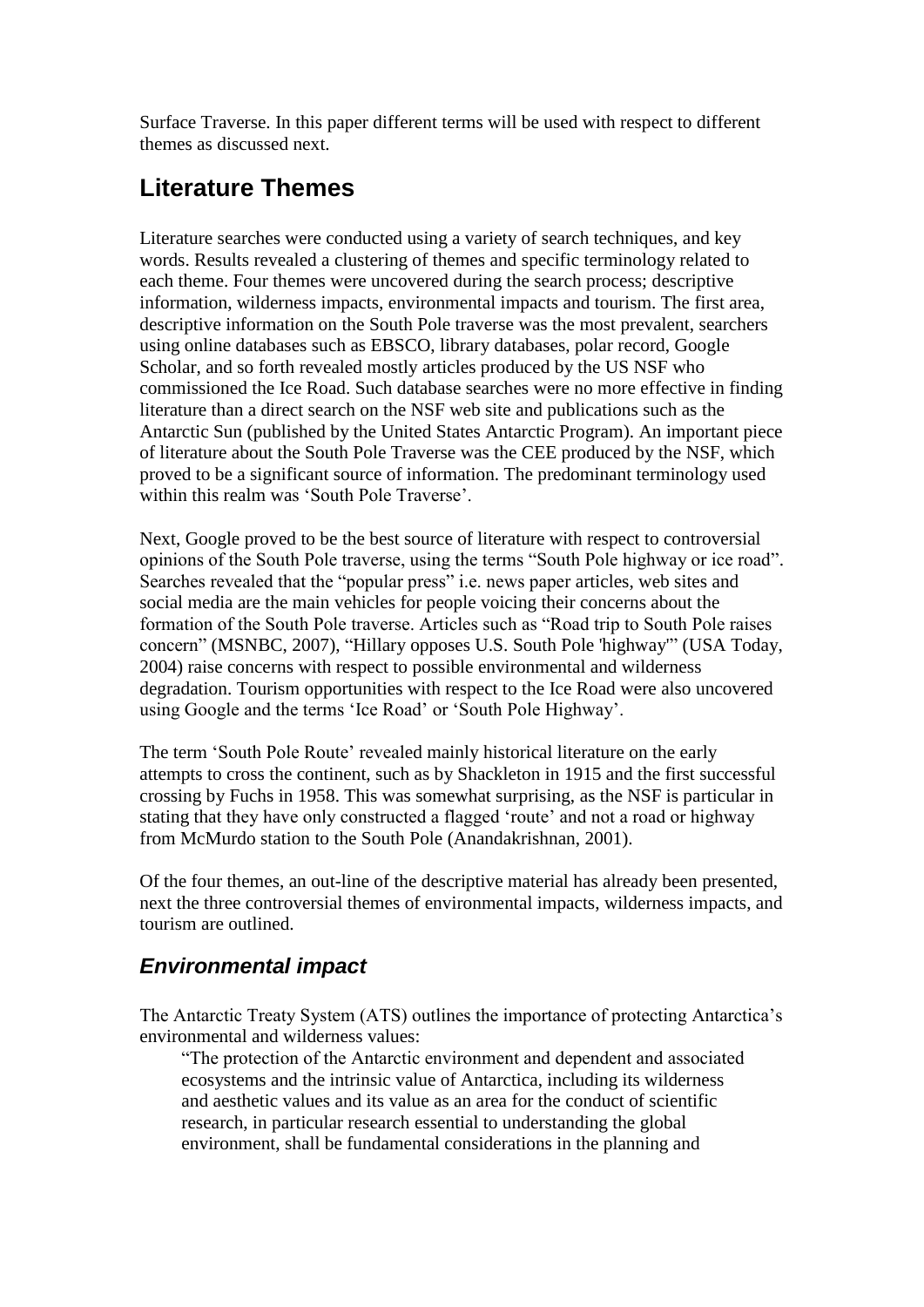conduct of all activities in the Antarctic Treaty area" (Article 3[1]) [\(Antarctic Treaty System, 1991\)](#page-8-5).

As with any argument there are two sides. Environmentalists have voiced concern over the possible negative effects on the environment due to pollutants being left on the route. For example, Sir Edmund Hillary said of the U.S road to the Pole: "I think it's terrible because it will degrade Antarctica's pristine environment" [\(USA Today,](#page-9-4)  [2004\)](#page-9-4). Other possible negative effects on the environment include the risk of fuel spillage, disposal of waste, and destruction of crevasses [\(Tin, 2008\)](#page-9-5). While others reported that "Environmentalists appear relaxed about the scheme" [\(Pearce, 2003\)](#page-8-6).

The National Science Foundation (NSF) states that the advances in technology have led to the introduction of surface travel to service scientific bases, which sometimes require dynamiting and crevasse filling, leading to the possible degradation of the wilderness. They also state that the effects are only minor or transitory due to the nature of the environment, and that there are no living organisms that will be effected along the chosen route [\(National Science Foundation, 2004\)](#page-8-0).

Whenever fuel is transported there is a risk of spillage, NSF respond to this issue by the adoption of daily tank inspections, the use of secondary containment tanks and training staff to deal with a spill event [\(Wright, 2003\)](#page-9-6). One big environmental advantage presented by the NSF is that significant reduction of fuel emissions by using the tractor trains rather than the aircraft previously being used to transport freight to the South Pole will be acheived [\(Wright, 2003\)](#page-9-6). This has not received much attention in the literature out-side of the Comprehensive Environmental Evaluation (CEE) prepared for the South Pole Traverse.

USF also argue that the precedent of overland polar re-supply traverses is already established. The 1200Km traverse from DuMont d"Urville to Concordia at Dome C is used to re-supply the French and Italian Base as many as three times per season [\(Simion, 2004\)](#page-9-7). The Russian Vostok station located in the area of inaccessibility, requires overland re-supply from Mirny 1400Km away [\(Russian Antarctic Expedition,](#page-9-8)  [2004\)](#page-9-8). Many Antarctic overland traverses have also been conducted for scientific purposes, in the course of a variety of research programmes, heavy machinery is used, in the same way it is deployed for the South Pole Traverse [\(National Science](#page-8-7)  [Foundation, 2007\)](#page-8-7).

Public comments on the draft CEE, were limited to the Australian Antarctic Division, German Federal Environmental Agency, Antarctica New Zealand, the Antarctic and Southern Ocean Coalition and the Council on Environmental Protection [\(National](#page-8-0)  [Science Foundation, 2004\)](#page-8-0). Comments on the draft overall were mostly requests for further information to be included in the final CEE. Comments such as not concentrating on the possible impacts to the environment by the Australians [\(National](#page-8-0)  [Science Foundation, 2004\)](#page-8-0) are worded very carefully, as well as the NSF response:

*Comment: While the environmental analysis does seem sound, the focus on direct impacts tends to be more on the impacts on science and operations than the environment.*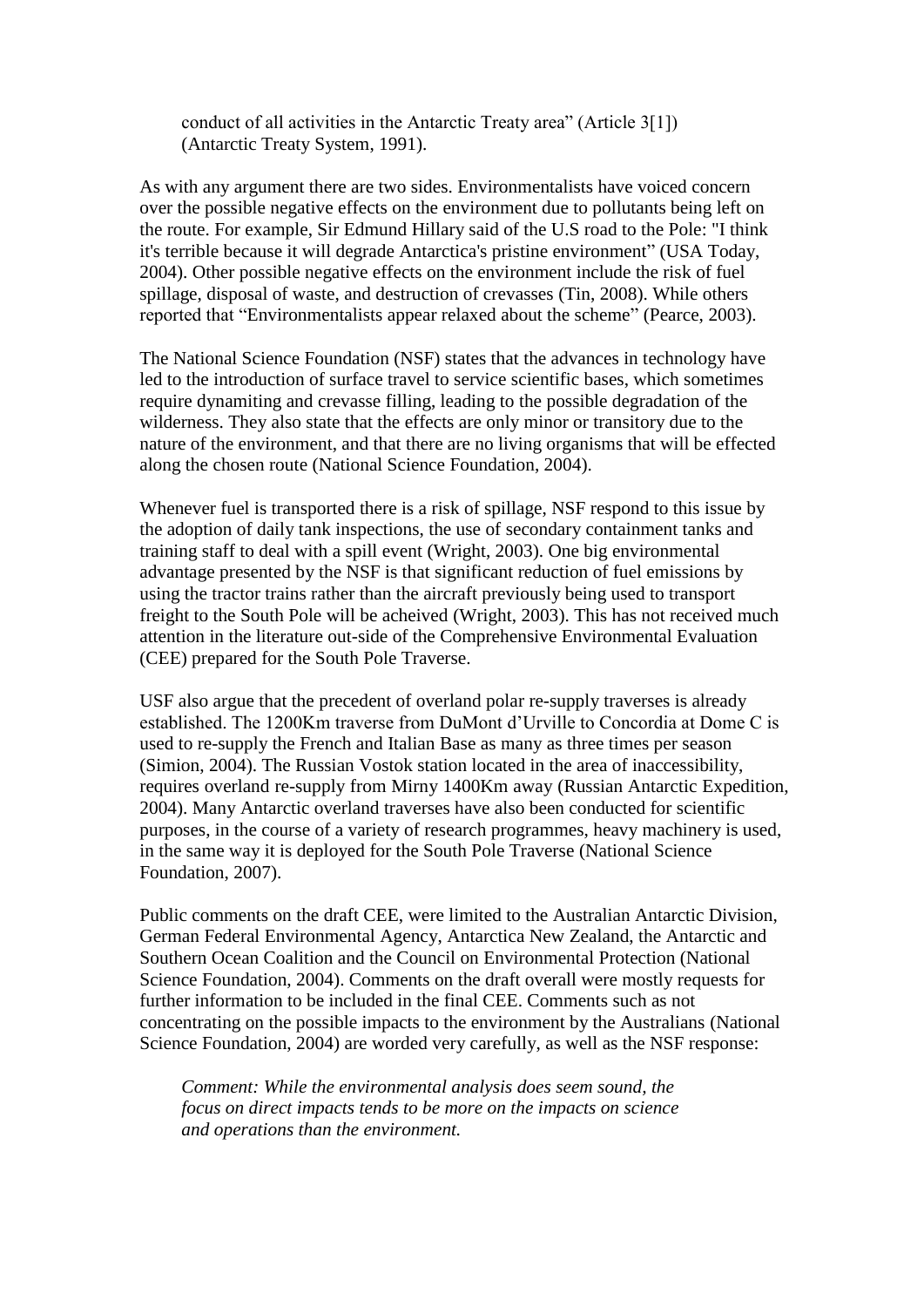*Response: Equal emphasis was given to identifying and evaluating the direct impacts of the proposed action on science, operations, as well as the environment. The results of this analysis indicated that there would be no nature conservation (biota) issues of concern, releases to the environment (wastewater, exhaust gas emissions) would be negligible, and even though the overall impact of the action would be more than minor or transitory, the net effect would not cause widespread adverse environmental effects (pp. 50).*

The fact that the CEE was being prepared years after the road was constructed is only briefly touched upon. The response by the National Science Foundation (NSF) that the initial work carried out is only a "Proof of Concept" and if the route proves to be viable then a CEE will be completed [\(National Science Foundation, 2004\)](#page-8-0).

#### <span id="page-5-0"></span>*Wilderness impact*

Before concerns about the impacts on wilderness are revealed, the term "wilderness" needs to be defined. There are many definitions used to describe wilderness and some say it is an un-definable abstract idea [\(Keeling, 2007\)](#page-8-8). To state the definition of wilderness from the USA's Wilderness Act of 1964, "an area where the earth and its community of life are untrammelled by man, where man himself is a visitor who does not remain"[\(Neill, 2003\)](#page-8-9). As the United States" NSF is responsible for the formation of the traverse, the definition of wilderness that they use is "unmodified, wild, uninhabited, remote from human settlement and untamed" [\(Keys, 1999\)](#page-8-10). Using this definition, some say that the road does modify the environment (see Figure 2), and that the completion of the South Pole Route renders it conquered by the internal combustion engine [\(Jenkins, 2003\)](#page-8-11). Alan Hemmings, a senior fellow at Gateway Antarctica, said the road "is the greatest single footprint of activity we've seen in the Antarctic [\(Wired, 2004\)](#page-9-9).



Figure 2. Cargo caravan on the ice highway early 2006 [\(Wiki, 2011\)](#page-9-3).

The NSF response to the effects on the wilderness is that the route will "slightly diminish the intrinsic wilderness value… but will be localised along the route itself"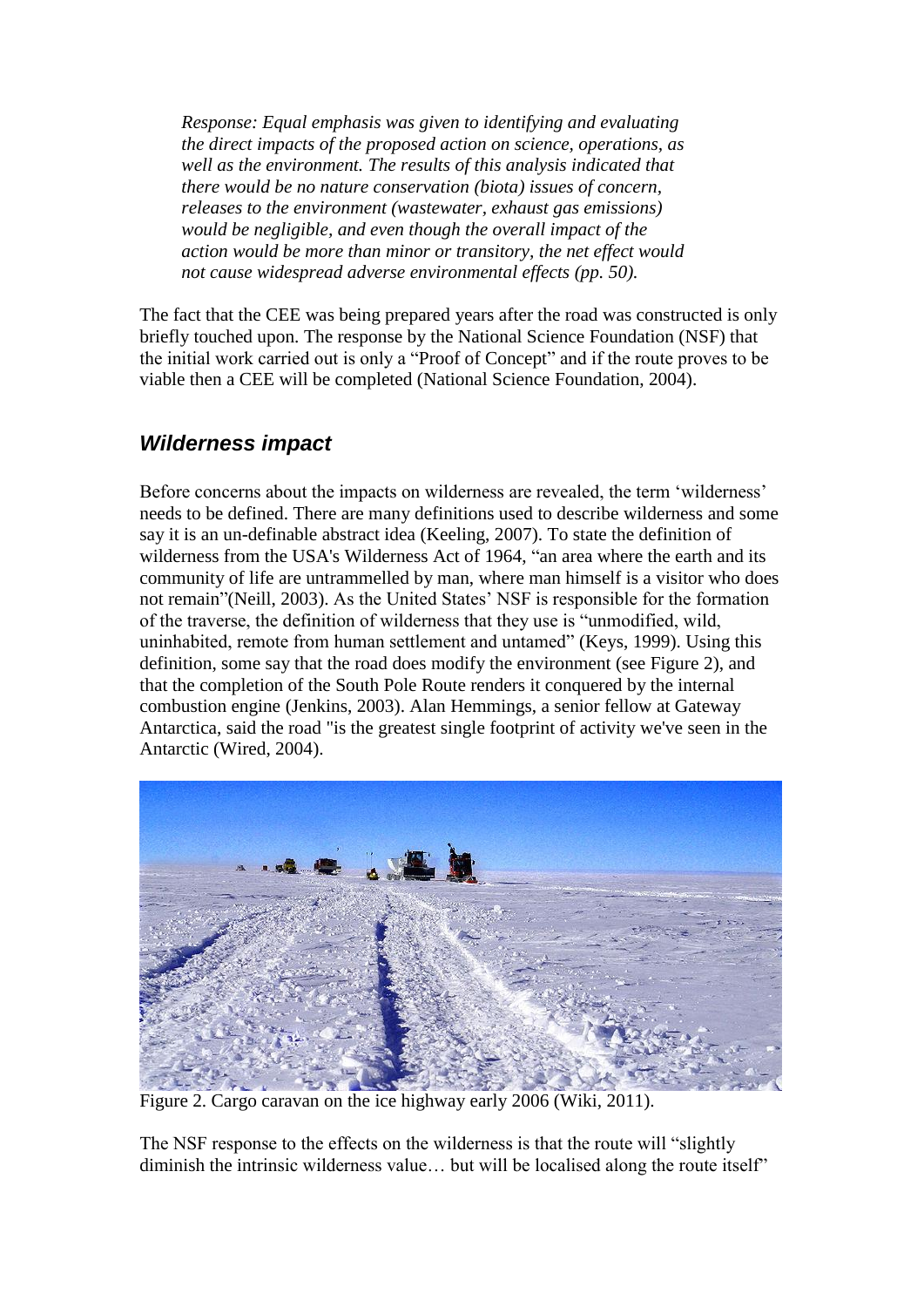[\(National Science Foundation, 2004, p. 59\)](#page-8-0). NSF further states in response to the Antarctic Southern Ocean Coalition"s comments on the potential effect on the wilderness and aesthetic values: "Wilderness values are attributes, which are generally associated with land areas that are unmodified, wild, uninhabited, remote from human settlement and untamed and an antidote to modern urban pressures. Wilderness and aesthetic values are complex concepts comprised of values as yet not captured by language" [\(p. 65\)](#page-8-0). An evaluation by the NSF calculated that the effects would be limited to 0.00001% of the Antarctic land mass, and the chance of seeing a traverse train is .04% during summer [\(National Science Foundation, 2004\)](#page-8-0).

#### <span id="page-6-0"></span>*Tourism*

Hemmings stated that the formation of the ice road will open up opportunities for more adventure tourists and tour operators to use the same route, with no power by the US to stop them [\(Wired, 2004\)](#page-9-9). He appears to have predicted correctly as the group "drive around the world" have organised such a trip. Two Hummers have been converted to hybrid – electric power and are intending to use the established South Pole route to drive the 1600km route in order to raise awareness of the capabilities of batteries and biofuels [\(Zero South, 2010\)](#page-9-10). The Antarctic Southern Ocean Coalition (ASOC) report that not only will the ice road diminish the wilderness aspect of Antarctica, but also point to the possibility of increased tourism opportunities both on the route and greater access to the interior to tour operators by the formation of the route [\(Antarctic Southern Ocean Coalition, 2006\)](#page-8-12). Biking to the pole has now attracted more discussion with the completion of the ice route [\(Bikepacking, 2009\)](#page-8-13), and perhaps it is only a matter of time before this is completed.

The German Federal Environmental Agency highlights in their comments on the NSF draft CEE that the route should not be made available for uncontrolled mass tourism or adventures [\(National Science Foundation, 2004\)](#page-8-0). The likely hood of mass tourism is more likely to come from tourist operations in other regions of Antarctica, such as the peninsular, as access to the Ross dependency area will remain to be difficult, no matter what new incentives eventuate in the area. The NSF response to the Germans advises that "the U.S. will not support nor condone the use of any U.S. developed and maintained traverse routes or resources by any nongovernmental organizations in Antarctica" [\(National Science Foundation, 2004\)](#page-8-0). This mirrors the United States Antarctic Program"s stance on discouraging tourist operators and private individuals with in their operational area, logistical support or facilities, other than in emergency situations.

## <span id="page-6-1"></span>**Conclusion**

Could the formation of the South Pole route, rather than increase the amount of adventure tourism, rather concentrate the inevitable urge adventurers have to travel to the South Pole, and therefore confine their foot print to one particular route? This is similar to the establishment of protected areas in Antarctica, the opportunity exists to say "hey if you are going to go to the South Pole, why not use this route?" Safety would be enhanced by having adventure tourists crossing the same area able to help out other adventurers and so forth. Concentrating adventure tourism to one route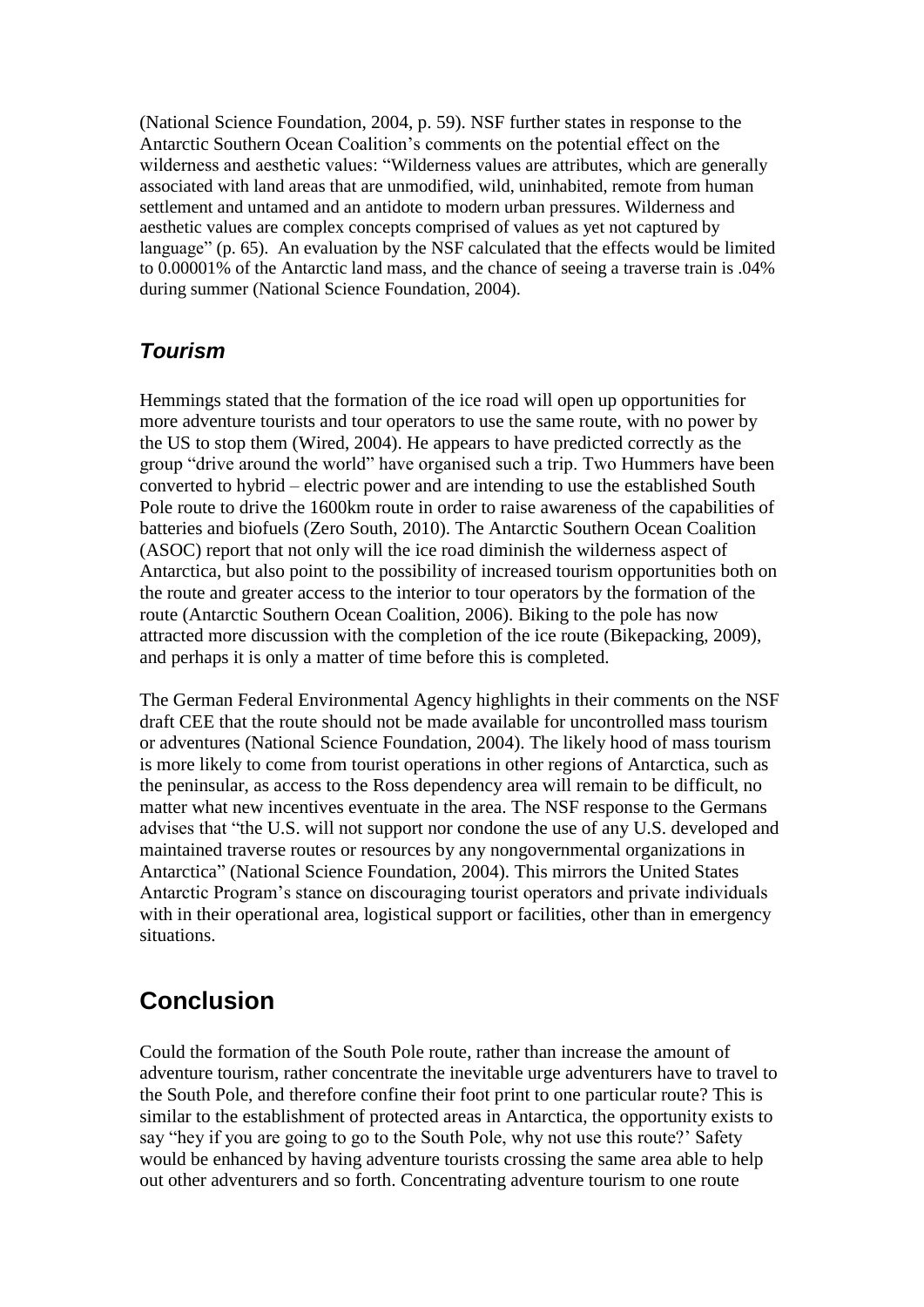could also reduce the environmental and wilderness impact they have to one particular area.

Another area that is not touched upon much in the literature, is the concern that supplying the South Pole station by overland traverse will not reduce the flight hours of the current re-supply LC 130s, as they will simply be re-directed to flight missions for other purposes. Therefore any reduction of fuel consumption will be off-set by the total increase in fuel consumption by those additional flights for other purposes [\(Antarctic Southern Ocean Coalition, 2004,](#page-7-2) [2006\)](#page-8-12). Again little comment has been made by scientists; perhaps because they will be the ones directly benefiting from the additional flight support available to them, as pressure comes of flight re-supple to the South Pole station.

With the exception of Allan Hemmings, there does not appear to be many scientists who have voiced a concern about the formation of the South Pole traverse. Perhaps this could have something to do with not biting the hand that feeds you. The United States Antarctic Program is the dominant provider of logistical support to scientists going to Antarctica within the Ross Dependency, where the ice route is located. If scientists object to the ice route they could possibly find it more difficult to get back to Antarctica for future research efforts. Now that the traverse is fully operational perhaps it is time for some independent peer reviewed literature to be completed, to justify comments currently mainly confined to the popular press.

Concluding remarks from NSF on the environmental impact: "It is expected that the physical benefits derived from the use of traverse resources by the USAP for scientific research and operational support will far exceed any diminishment of the pristine character of the environment" [\(National Science Foundation, 2004\)](#page-8-0)*.*

Suggestions for future research would be to monitor the effects of the South Pole traverse; this could be undertaken by a researcher accompanying a traverse, to measure the actual impact on the environment and wilderness over the route. Only time will tell if tourist operators or adventurers take up the opportunity now provided to them by the formation of the ice road. The old movie quote comes to mind "if you build it they will come'.

The Antarctic Treaty Systems protocol on environmental protection objective is to preserve the environment and conduct science [\(Antarctic Treaty System, 1991\)](#page-8-5). Perhaps it is time for some science to be conducted on the environmental impacts of doing such science, on the Antarctic.

### <span id="page-7-0"></span>**References**

<span id="page-7-1"></span>Anandakrishnan, S. (2001). Science advantages of an oversnow traverse to resupply S. Pole. Retrieved November, 2011, from [www.geosc.psu.edu/~sak/traverse.pdf](http://www.geosc.psu.edu/~sak/traverse.pdf)

<span id="page-7-2"></span>Antarctic Southern Ocean Coalition. (2004). Comments on US Draft Comprehensive Environmental Evaluation. Retrieved November, 2011, from [www.nsf.gov](http://www.nsf.gov/)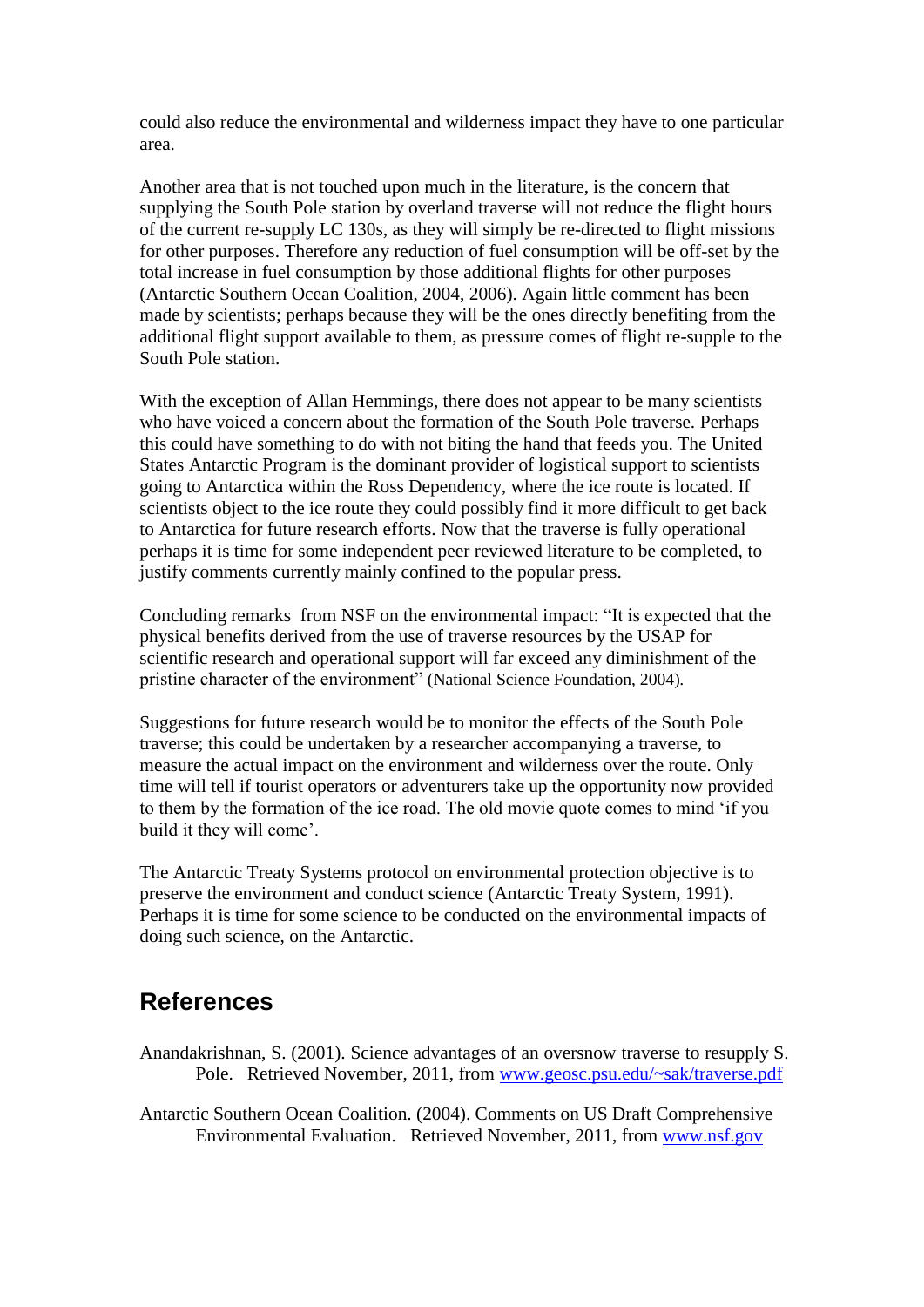- <span id="page-8-12"></span>Antarctic Southern Ocean Coalition. (2006). *Beyond Direct Impacts of Multi-Year Maintained Ice Routes*
- *Case Study: McMurdo-South Pole Surface Re-Supply Traverse*. Paper presented at the ASOC, XXIX ATCM.
- <span id="page-8-5"></span>Antarctic Treaty System. (1991). Protocol on Environmental Protection to the Antarctic Treaty (1991). Retrieved November, 2011, from [http://www.antarctica.ac.uk/about\\_antarctica/geopolitical/treaty/update\\_1991.](http://www.antarctica.ac.uk/about_antarctica/geopolitical/treaty/update_1991.php) [php](http://www.antarctica.ac.uk/about_antarctica/geopolitical/treaty/update_1991.php)
- <span id="page-8-13"></span>Bikepacking. (2009). Bike to the South Pole - can it be done? Retrieved November, 2011, from<http://www.bikepacking.net/forum/index.php?topic=484.0>
- <span id="page-8-1"></span>IT World. (2002). South Pole Online in 2009. Retrieved November, 2011, from <http://www.itworld.com/021224southpoleonline>
- <span id="page-8-11"></span>Jenkins, S. (2003). Liberate Antarctica from Science's Deep Freeze. *Polar Press Clips*.
- <span id="page-8-8"></span>Keeling, P. M. (2007). Beyond symbolic value of wildness. *International Journal of Wilderness, 13*(1), 19-23.
- <span id="page-8-10"></span>Keys, H. (1999). Towards additional protection of Antarctic Wilderness Areas. Retrieved December, 2011, from [www.cep.aq](http://www.cep.aq/)
- <span id="page-8-4"></span>MSNBC. (2007). Road trip to South Pole raises concern Retrieved November, 2011, from [http://www.msnbc.msn.com/id/18329196/ns/us\\_news](http://www.msnbc.msn.com/id/18329196/ns/us_news-environment/t/road-trip-south-pole-raises-concern/)[environment/t/road-trip-south-pole-raises-concern/](http://www.msnbc.msn.com/id/18329196/ns/us_news-environment/t/road-trip-south-pole-raises-concern/)
- <span id="page-8-0"></span>National Science Foundation. (2004). DEVELOPMENT AND IMPLEMENTATION OF SURFACE TRAVERSE CAPABILITIES IN ANTARCTICA COMPREHENSIVE ENVIRONMENTAL EVALUATION. Retrieved November, 2011, from [www.nsf.gov](http://www.nsf.gov/)
- <span id="page-8-2"></span>National Science Foundation. (2006). Icy Overland Trip May Add Ground Vehicles to South Pole Supply Missions (Press release). Retrieved November, 2011, from [http://www.nsf.gov/news/news\\_summ.jsp?cntn\\_id=105718](http://www.nsf.gov/news/news_summ.jsp?cntn_id=105718)
- <span id="page-8-7"></span>National Science Foundation. (2007). Traverse as a Means of Resupply of South Pole Station and for Access to Other Locations in Antarctica. Retrieved November, 2011, from [www.nsf.gov](http://www.nsf.gov/)
- <span id="page-8-9"></span>Neill, J. (2003). What is Wilderness? Retrieved December, 2011, from <http://www.wilderdom.com/wilderness/WildernessDefinition.html>
- <span id="page-8-3"></span>Niiler, E. (2011, February 8). Tractor caravan supplies South Pole scientists; robotic replacements considered*. Washington Post*.
- <span id="page-8-6"></span>Pearce, F. (2003). US building highway to the South Pole. Retrieved November, 2011, from<http://www.newscientist.com/article/dn3300>